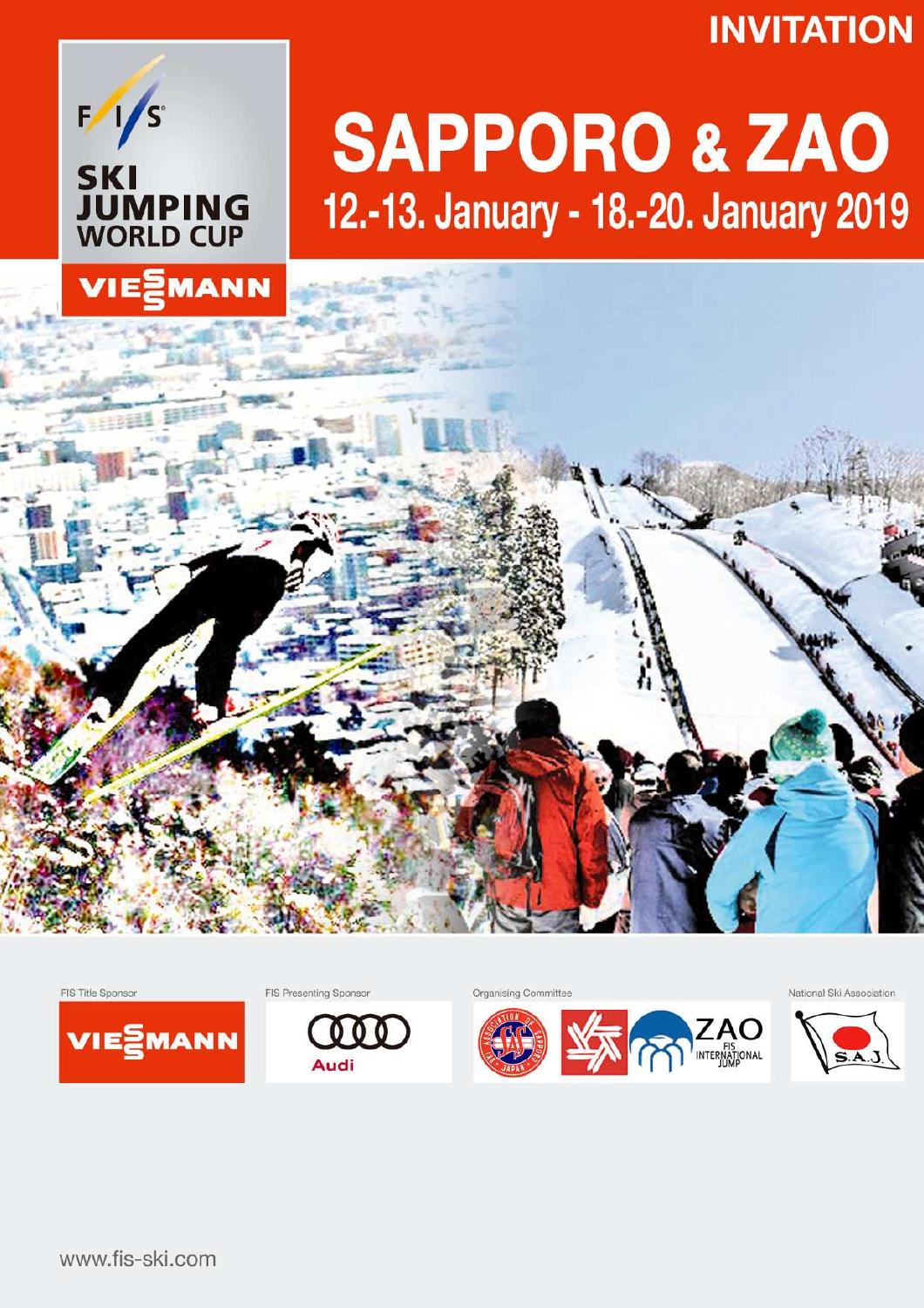9<sup>th</sup> November 2018

 Toshiaki Katsuki Chairman OC WCJ Sapporo 2019

Takahiro Sato Chairman OC WCJ Zao 2019

### INVITATION

Dear Ski Friends,

It is our great pleasure to invite you to the Viessmann FIS Ski Jumping World Cup Ladies 2019 Sapporo and Zao.

| <b>Program:</b> (The schedule is subject to change) |       |                                               |
|-----------------------------------------------------|-------|-----------------------------------------------|
| Thursday, 10 <sup>th</sup> January 2019             |       | Arrival in Sapporo                            |
| Friday, 11 <sup>th</sup> January 2019               |       |                                               |
|                                                     | 10:00 | Team Captains' Meeting at Hotel Royton        |
|                                                     | 12:00 | Press Conference at Hotel Royton              |
|                                                     | 16:00 | Official Training                             |
|                                                     | 18:00 | Qualification Round                           |
| Saturday, 12 <sup>th</sup> January 2019             |       |                                               |
|                                                     | 15:30 | Trial Round                                   |
|                                                     | 16:30 | 1st Round Individual HS 137                   |
|                                                     |       | After the competition, award ceremony on site |
| Sunday, 13 <sup>th</sup> January 2019               |       |                                               |
|                                                     | 9:00  | Qualification Round                           |
|                                                     | 10:00 | 1 <sup>st</sup> Round Individual HS 137       |
|                                                     |       | After the competition, award ceremony on site |
| Monday, $14th$ January 2019                         |       |                                               |
|                                                     |       | Stay in Sapporo                               |
| Tuesday, 15 <sup>th</sup> January 2019              |       |                                               |
|                                                     |       | Transfer to Yamagata/Zao                      |
| Wednesday, 16 <sup>th</sup> January 2019            |       |                                               |
|                                                     | 18:00 | Welcome party at Grand Hotel                  |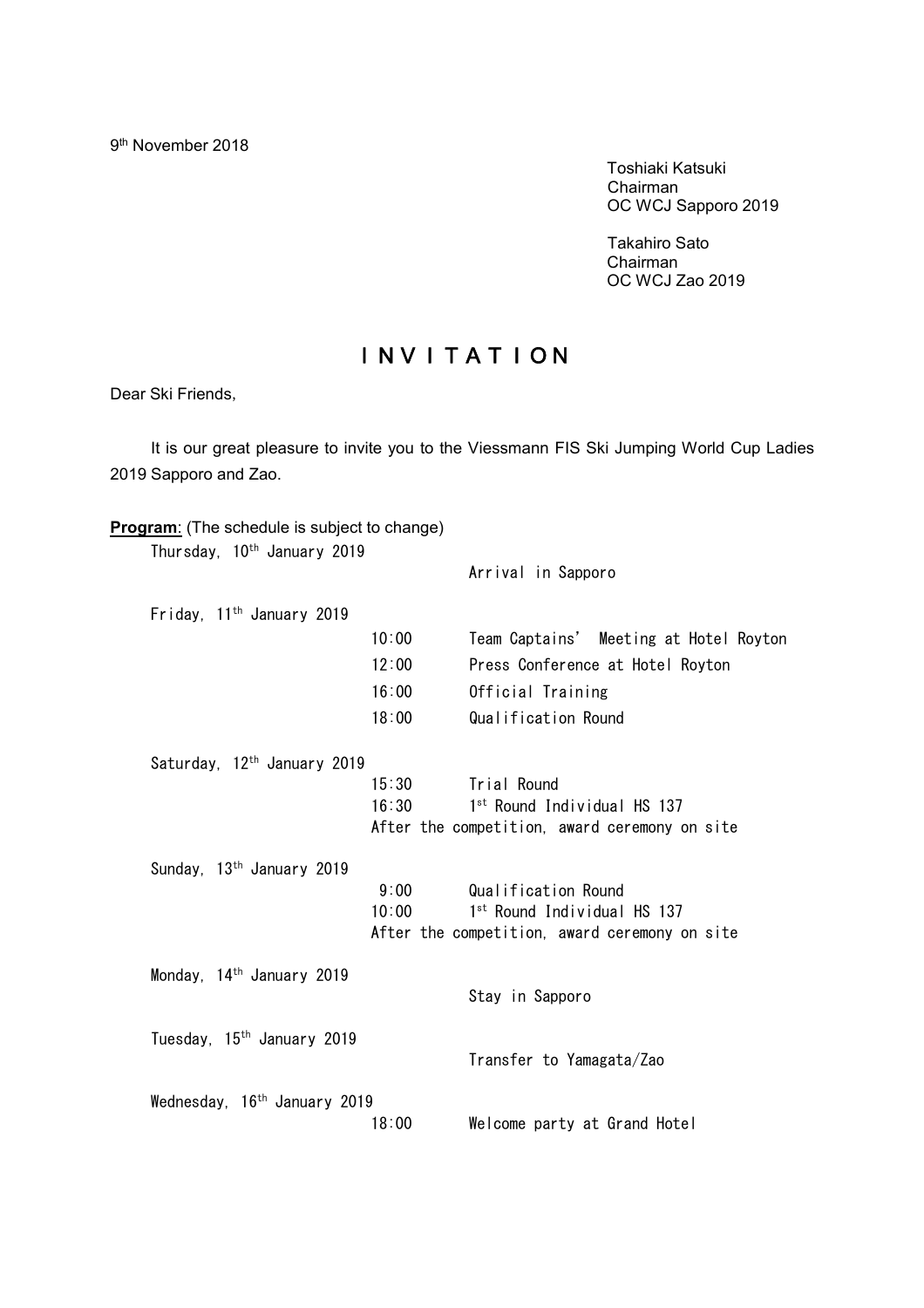| Thursday, 17 <sup>th</sup> January 2019 |       |                                                 |
|-----------------------------------------|-------|-------------------------------------------------|
|                                         | 14:00 | Team Captains' Meeting on site                  |
|                                         | 16:00 | Official Training                               |
|                                         | 17:30 | Qualification Round                             |
|                                         |       | After the QR, Press Conference at Zao Gymnasium |
| Friday, 18 <sup>th</sup> January 2019   |       |                                                 |
|                                         | 16:00 | Trial Round                                     |
|                                         | 17:00 | 1 <sup>st</sup> Round Individual HS 102         |
|                                         |       | After the competition, award ceremony on site   |
| Saturday, 19 <sup>th</sup> January 2019 |       |                                                 |
|                                         | 16:00 | Trial Round                                     |
|                                         | 17:00 | 1 <sup>st</sup> Round Team HS 102               |
|                                         |       | After the competition, award ceremony on site   |
| Sunday, 20 <sup>th</sup> January 2019   |       |                                                 |
|                                         | 14:45 | Qualification Round                             |
|                                         | 16:00 | 1 <sup>st</sup> Round Individual HS 102         |
|                                         |       | After the competition, award ceremony on site   |
| Monday, $21^{st}$ January 2019          |       |                                                 |
|                                         |       | Transfer to Narita/Haneda                       |
|                                         |       | Departure                                       |

#### **Travel and Accommodation:**

We will provide travel and accommodation according to the FIS WCJ Rules. If you have any questions regarding travel and accommodation, do not hesitate to contact Ms. Naomi Kasama. Mobile: +81-90-4924-1179 E-mail: [naokasama0929@yahoo.co.jp](mailto:naokasama0929@yahoo.co.jp)

#### **Hotel in Sapporo: Royton Sapporo**

Phone: +81-11-271 2711 Fax: +81-11-207 3344 Address: North 1, West 11, Chuo-ku, Sapporo, Hokkaido 060-0001 Japan URL: <http://www.daiwaresort.jp/royton> For cancellation of booked rooms after Friday, 21<sup>st</sup> December, FIS WCJ Rules apply (6.2.1). Please contact Ms. Naomi Kasama for detailed prices of the hotel.

#### **Hotel in Zao: Yamagata Grand Hotel**

Phone: +81-23-641 2611 Fax: +81-23-641 2621 Address: 7-42 Honcho 1, Yamagata 990-0043 Japan URL: <http://www.yamagatagrandhotel.co.jp/>